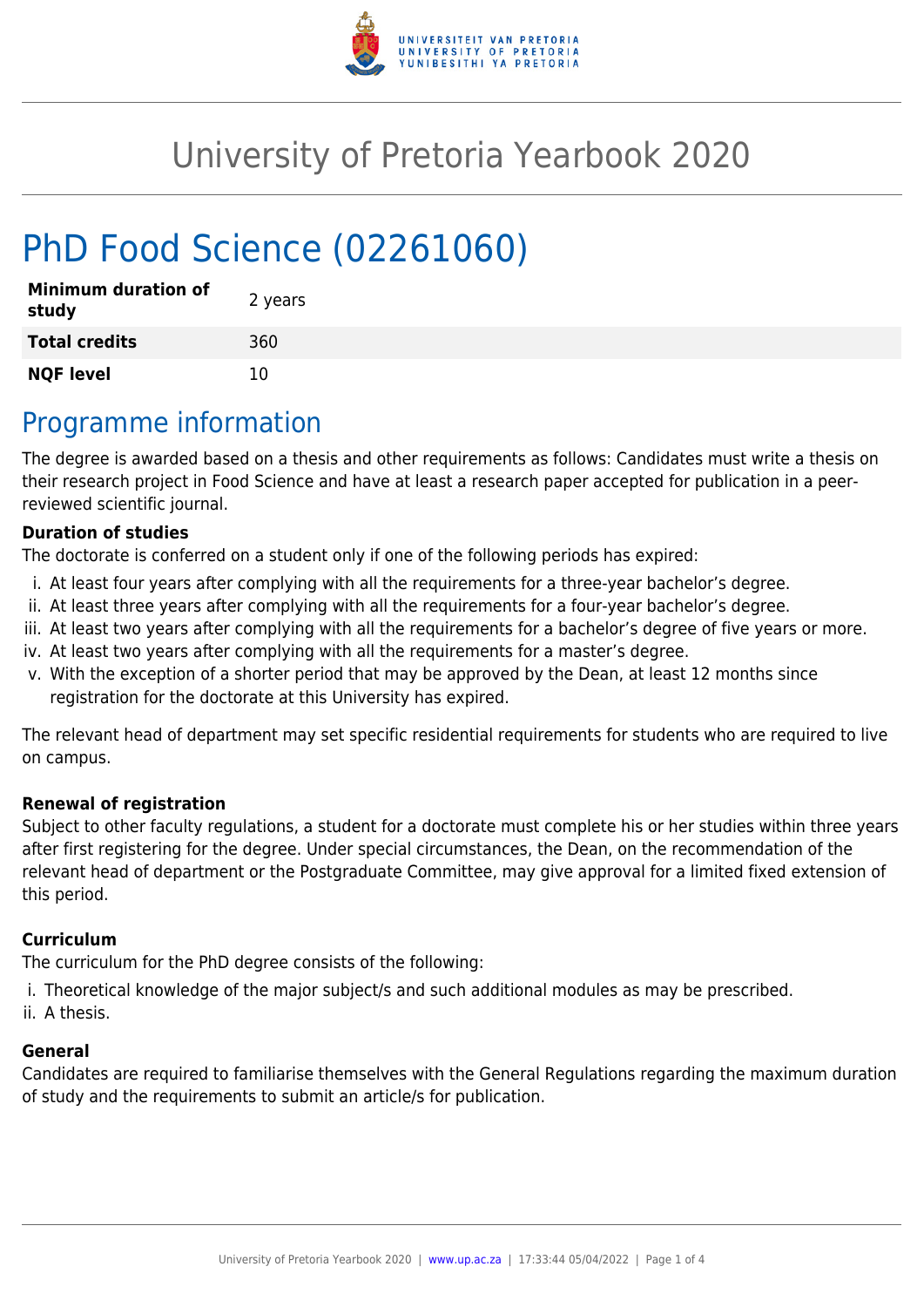

## Admission requirements

- MSc or MScAgric degree.
- At least 60% for the dissertation component in the preceding degree

## Examinations and pass requirements

- i. Consult the General Regulations that apply to the calculation of marks.
- ii. In order to obtain the PhD degree the candidate must:
- pass the examinations and the prescribed modules, as determined in the study programme;
- pass the thesis; and
- pass the final examination on the thesis and general subject knowledge.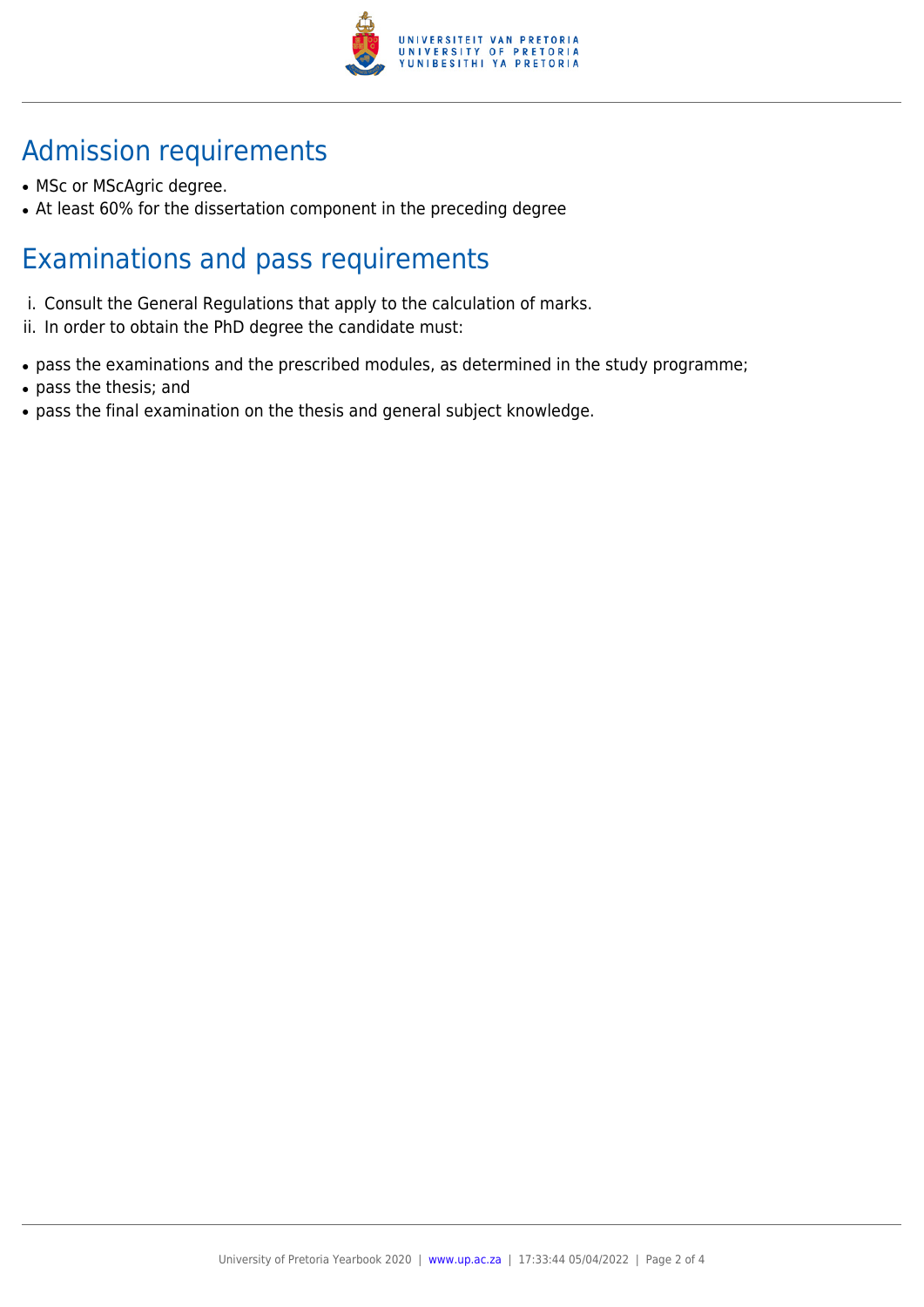

### Curriculum: Year 1

**Minimum credits: 360**

### **Core modules**

[Thesis: Food science 990](https://www.up.ac.za/yearbooks/2020/modules/view/FST 990) (FST 990) - Credits: 360.00